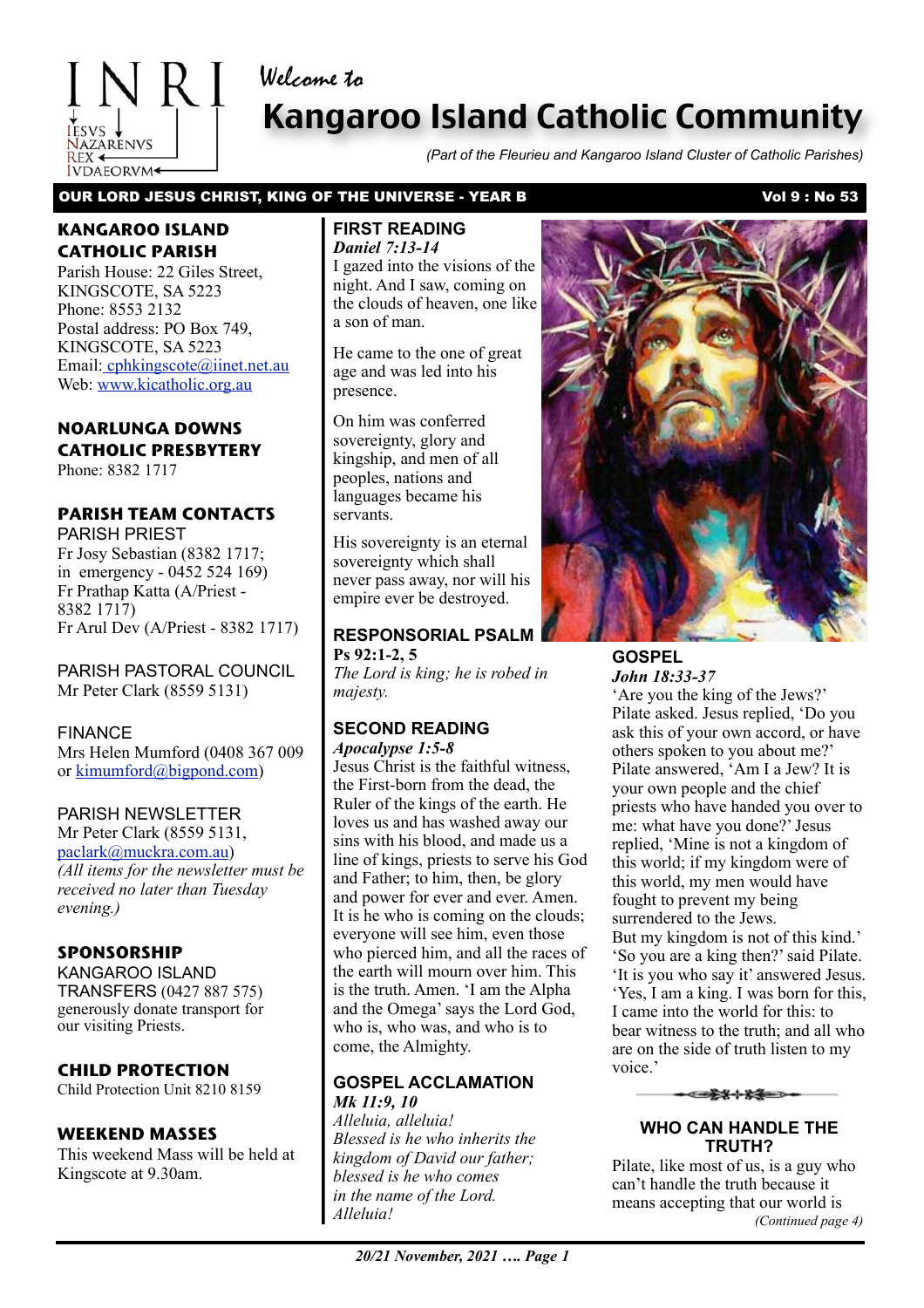

# **Bulletin Board**

# **PLEASE KEEP THESE PEOPLE IN YOUR PRAYERS**

**Sick:** Bill Roestenburg, Sr Carmel Clarke, Fr Peter Milburn, Melanie Howson, Nick Hacker, Peter Weatherstone and Carmel Northcott

**November anniversaries:** Jim Airton, Francis E Bannan, Vic Banner, Clorice Bates, Toni Berden, Leon Bourke , Imogen Brinkley, Harold Burgess, Donald Chalmers, Tim Clark, Evelyn Drane, Roy Gaton, John and Dien Hendrix, Carmel Higgins, Agnes Hughes, Margaret Hughes, Peggy Imboden, Andrew Kelly, Thomas Lydon, John McDonald, Colleen Moore, Roger Pahl, Teresa Paniza, Sam Perkins, Roy Rayson, Helen Redden, Patricia Ross, Harold Semler, Marie Slagter, Pat Smith, Graham Turner, Gwen Willson and all the faithful departed.

**Recently deceased:** Jean Clark

*Please pray for all the faithful departed and may all our sick parishioners, relatives and friends know the healing love of Christ.*



| Comm                      | Reader  | <b>Cleaning</b> |
|---------------------------|---------|-----------------|
| 21/11 J Fernandez A Gibbs |         | A Bevan         |
| $28/11$ M Glyn            | L Grant | K Brinkley      |

#### **COVID Marsha**l

- 21/11 C Weatherstone
- 28/11 P Bennett

#### **PRIEST ROSTER**

*(Often this roster changes if something unforeseen crops up)*<br>21/11 Fr Anthony Kaine 28/11 Fr Leon Czechowicz 05/12 Fr Brian Angus



#### **MASS TIMES**

- 7.30pm Christmas Eve (Fri 24)
- 8.30am Christmas Day (Sat 25)
- 9.30am Holy Family (Sun 26)

# **PRAYER FOR HEALING**

Parishioners are invited to a Prayer for Healing and Renewal gathering on Thursdays: 9.00am - 9.30am.

#### **SACRAMENTAL PREPARATION**

The Kingscote Catholic Church will be holding sacramental preparation beginning in March, 2022.

If you have a child who is ready to make their First Holy Communion or Confirmation, please ring Helen Mumford on 0408 367 009

*Helen Mumford*

#### **NOVEMBER REFLECTION FOR YEAR OF ST JOSEPH**

Please click: [November reflection](https://adelaide.catholic.org.au/__files/f/86531/6.Year%20of%20St%20Joseph%20Reflection%20November%202021.pdf)  [for the series of Year of St Joseph](https://adelaide.catholic.org.au/__files/f/86531/6.Year%20of%20St%20Joseph%20Reflection%20November%202021.pdf) articles.

This month's contribution is from Fr Paul Nulley, a priest of the Archdiocese of Canberra and Goulburn who serves in a parish dedicated to St Joseph. It is entitled "St Joseph – A Powerful Intercessor".

The reflection has also been uploaded to the Conference's Year of St Joseph web page: [https://](https://aus01.safelinks.protection.outlook.com/?url=https%3A%2F%2Fwww.catholic.org.au%2Fyearofstjoseph&data=04%7C01%7Cjbradshaw%40adelaide.catholic.org.au%7Cc5f6534a58f54f85330008d99ce90456%7Cfe51d108d61d407cbcaaaab5af82a7ac%7C1%7C0%7C637713346887683127%7CUnknown%7CTWFpbGZsb3d8eyJWIjoiMC4wLjAwMDAiLCJQIjoiV2luMzIiLCJBTiI6Ik1haWwiLCJXVCI6Mn0%3D%7C1000&sdata=qP2kols2rBZO5x4STCO08qd7xeNPQkbz0COSGMLC7tQ%3D&reserved=0) [www.catholic.org.au/yearofstjoseph,](https://aus01.safelinks.protection.outlook.com/?url=https%3A%2F%2Fwww.catholic.org.au%2Fyearofstjoseph&data=04%7C01%7Cjbradshaw%40adelaide.catholic.org.au%7Cc5f6534a58f54f85330008d99ce90456%7Cfe51d108d61d407cbcaaaab5af82a7ac%7C1%7C0%7C637713346887683127%7CUnknown%7CTWFpbGZsb3d8eyJWIjoiMC4wLjAwMDAiLCJQIjoiV2luMzIiLCJBTiI6Ik1haWwiLCJXVCI6Mn0%3D%7C1000&sdata=qP2kols2rBZO5x4STCO08qd7xeNPQkbz0COSGMLC7tQ%3D&reserved=0) which is where you can find earlier reflections and other resources for the Year of St Joseph.

#### **ADVENT 2021 WITH BRUCE DOWNES** *The Catholic Guy*

You are invited to 'Expect the Unexpected' this Advent. Join me each day for a short, free Advent Daily Devotional Video that will guide you on a life-changing journey.

Starting November 28 you'll receive short inspirational videos each day from Bruce Downes, full of real life stories and practical ways to become all that God has created you to be!

Register now, or for more information: [https://](https://brucedownes.org/registerforadvent) [brucedownes.org/registerforadvent/](https://brucedownes.org/registerforadvent) Email: [info@brucedownes.org](mailto:info@brucedownes.org) *Bruce Downes*

*There's nothing scarier than that split second when you lose your balance in the shower and you think, "They are going to find me naked."*

#### **THE SWORD IN THE STONE**

The legend of the sword in the stone used to make me shiver when I was young. A poor, helpless child, valued by no one, abused by everyone, could become a king! The selection of the king was made, not by worldly evaluations, but by divine revelation. The choice was made clear by the ability to pull the sword from the stone. Sheer human brawn couldn't do it. Nor could cleverness. You had to be the one, chosen by an unseen hand, to be able to release the sword.

Pilate looks for signs of kingship in Jesus, but he sees only with worldly eyes. Jesus does not have the dress or swagger of the kings of earth. He's not accompanied by servants, nor protected by armies. If there's a kingdom belonging to him somewhere, it doesn't seem to be of much assistance to him now.

Pilate focuses on all the things he can't see that might make Jesus the kind of king he understands. But he fails to see that Jesus is holding the truth in his hands. Jesus brandishes the truth before him plainly, but Pilate doesn't recognise it. As he will bluster later in this passage, "What is truth?" Truth is the difference between the kings of earth and the reign of God. The polite fiction that is human authority can be seen with the eye. The kingdom to come is revealed only by those who know the truth when they hear it. *GPBS eNews*

*I think the worst time to have a heart attack is during a game of charades. …. Demetri Martin*

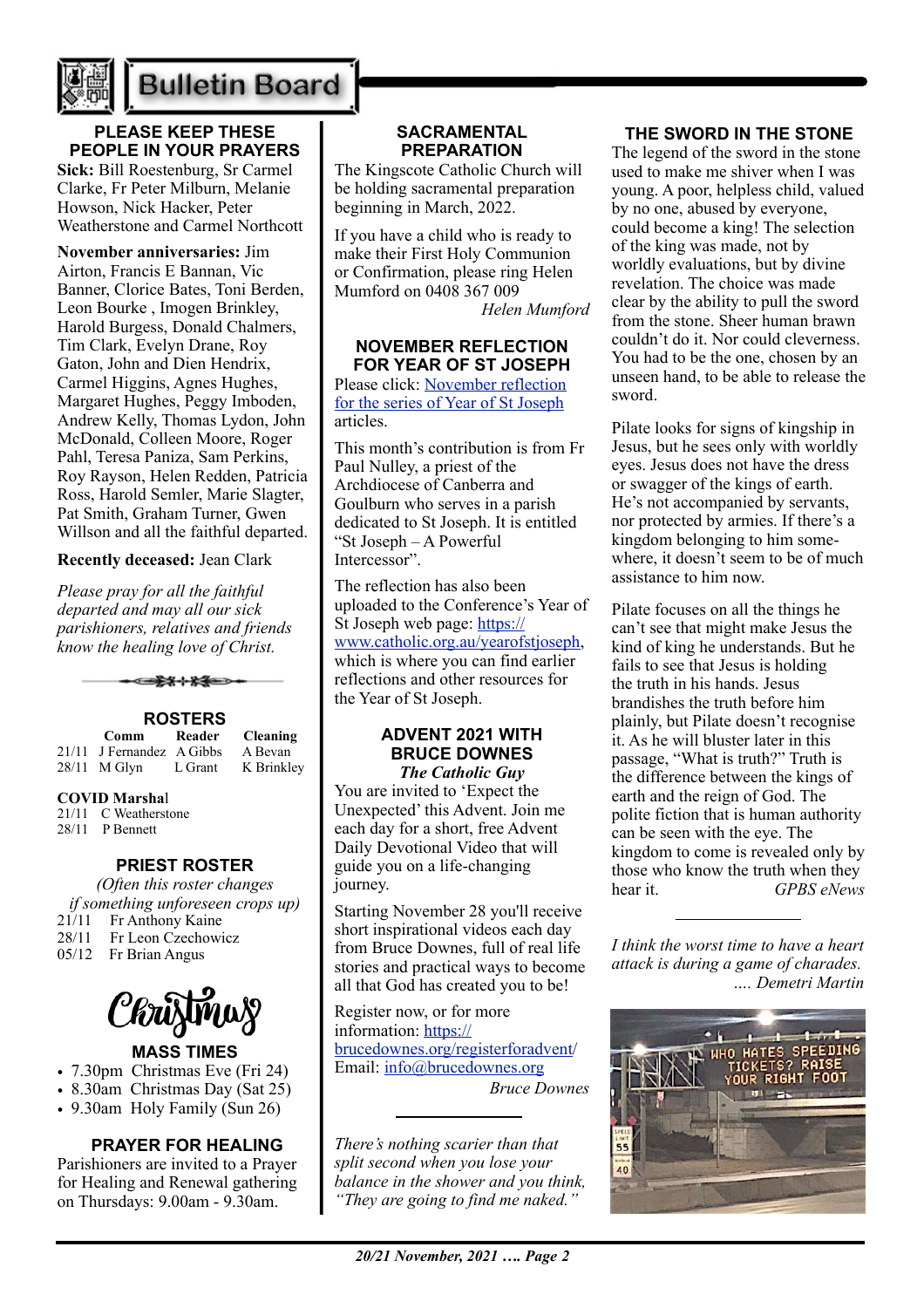

# **Ron Rolheiser column**

*Ronald Rolheiser, a Roman Catholic priest and member of the Missionary Oblates of Mary Immaculate. He is a community-builder, lecturer and writer. His books are popular throughout the English-speaking world and his weekly column is carried by more than sixty newspapers worldwide*

ఆ<del>≵⊀⊹⊁≸</del>

### **THE NOTION OF A VOCATION**

I was raised in a generation that taught that God gave each of us a vocation to live out. In the religious ethos of that time, particularly in Roman Catholic spirituality, we believed that we were put on this earth with a divine plan for us, that God gave us each a special vocation to live out. Moreover, this was not something we were free to choose for ourselves; it was God-given. Our task was to discern that vocation and give ourselves over to it, even at the price of having to renounce our own dreams. We remained free to accept or not, but at a peril. To be unfaithful to your vocation meant a misguided life.

There's an important truth in that notion, though it needs some critical nuances. First, in that spirituality, they thought of vocations in a very restrictive sense, essentially envisaging only four basic vocations: priesthood, religious life, marriage, and single life. Further, they tended to put too much gravity on the choice, namely, if you chose wrong or if you resisted your Godgiven vocation, it might endanger your eternal salvation. There were some unhealthy fears connected to the choice.

I saw that first-hand when I served as the provincial superior for our religious order for six years. One of my tasks was to apply to Rome for the laicization of priests leaving the priesthood. I saw how many of those leaving the priesthood had chosen that vocation under undue pressure and false fear. Their choice had not been a free one.

That being said, the old notion of vocation is essentially still true and is too easily lost in a world and culture that generally puts personal freedom above all else. We need to

learn again the importance of finding one's vocation and giving oneself over to it. Admittedly, vocation needs to be defined more widely than choosing between priesthood, religious life, marriage, and single life. Instead, it needs to be defined as an obedience to the inner dictates of our soul, our gifts, our talents, and the non-negotiable mandate inside us to put ourselves in service to others and the world.

James Hollis, a Jungian therapist writing from a purely secular viewpoint, highlights precisely this point. "Our real desires and our destiny are not chosen for us by our ego, but by our nature and 'the divinities'. … Something within us knows what is right for us and its insistence on expression is what keeps us awake at night, nudges us from within during our busiest hours, or causes us to envy others. Vocation is a summons of the soul.

… It's as if we were sent to this land with a royal assignment, and if we have only dithered about and forgotten the task, then we have violated our reason for being here." How true.

Columnist David Brooks, also speaking from a secular place, strongly agrees. A vocation, he writes, is an irrational factor wherein you hear an inner voice that is so strong that it becomes unthinkable to turn away and where you intuitively know that you don't have a choice, but can only ask yourself, what is my responsibility here? As well, the summons to a vocation is a holy thing, something mystical, a call from the deep. Thus, discerning your vocation is not a matter of asking what you expect from life but rather what life expects from you.

What would Jesus say? As we know, Jesus was fond of teaching in parables and his parable of talents (Matthew 25 and Luke 19) is

ultimately about living out one's God-given vocation. In that parable, those who use their talents thrive and are given even more talents. Conversely, those who hide their talents are punished. In essence, the message is this: If we use our Godgiven talents, we will find meaning and blessing in our lives; on the other hand, if we don't use our talents, those very gifts will snakebite us, poison our happiness, and generally embitter our spirits. Show me a man who is bitter and envious, and most times you will see a gifted man who, consciously or unconsciously, is frustrated because he has not used his talents or has used them in a manner that doesn't serve others. Bitterness and envy are often the unhappy residue from being snake-bitten by our own unused or misused intelligence and gifts.

There's a voice inside us issuing forth from the depths of our souls that speaks for our talents, our temperament, our unique circumstance in life, our moral and religious sensitivities, and even for our wounds. This voice is gentle, but firm and unrelenting, as it tells us that we are not free to do anything we want with our lives. We need to surrender them to something higher than ourselves.

And, indeed there's a peril in not listening, though what's at stake in not our eternal salvation, but our happiness and generativity on this side of eternity.

*You can read, or download, Ron Rolheiser's weekly columns from his website at: [www.ronrolheiser.com](http://www.ronrolheiser.com)*